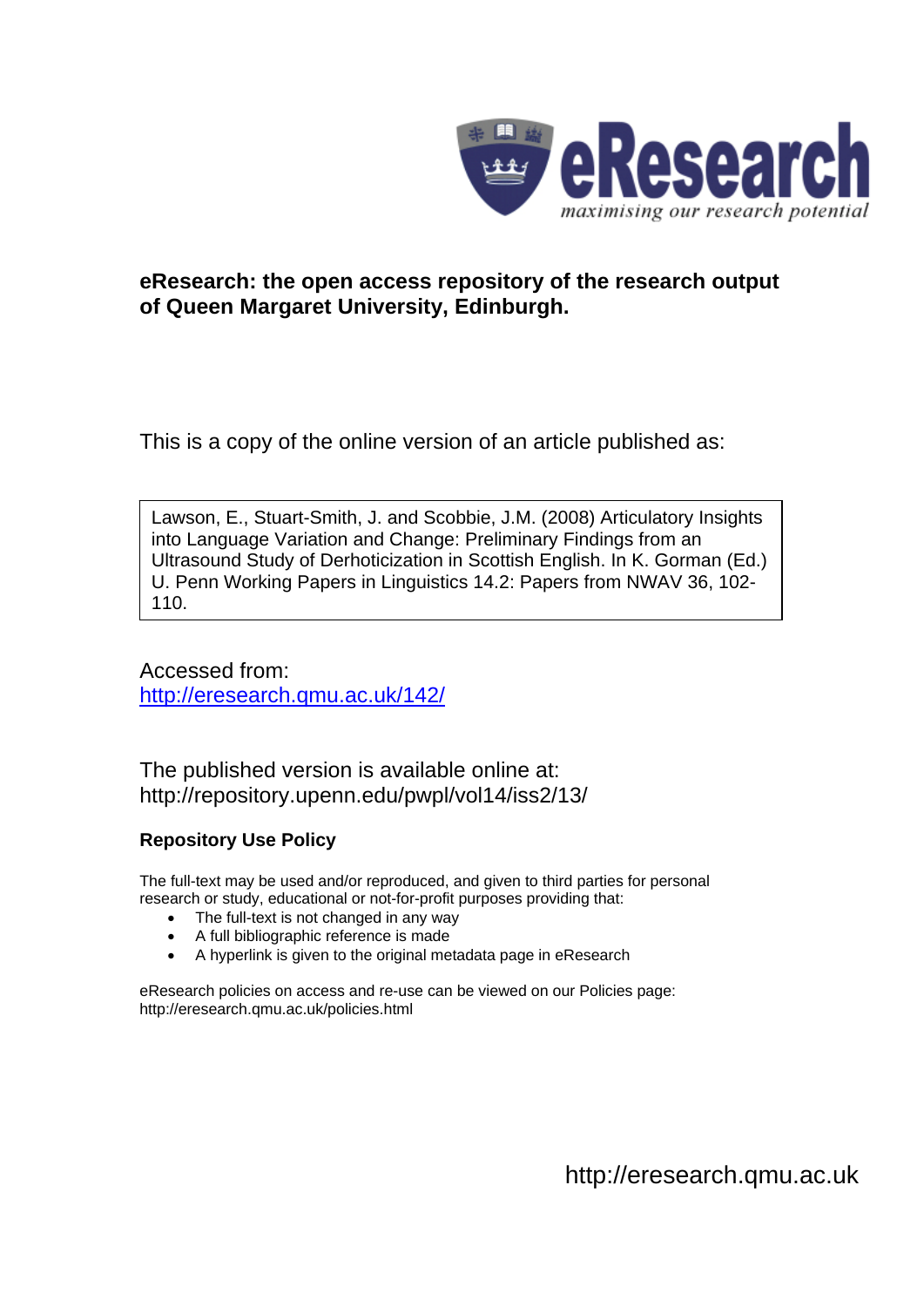# University of Pennsylvania Working Papers in Linguistics

*Volume* 14, *Issue* 2 2008 *Article* 13 SELECTED PAPERS FROM NWAV 36

# Articulatory Insights into Language Variation and Change: Preliminary Findings from an Ultrasound Study of Derhoticization in Scottish English

Eleanor Lawson<sup>∗</sup>

Jane Stuart-Smith†

James Scobbie‡

<sup>∗</sup>Queen Margaret University †University of Glasgow ‡Queen Margaret University

Copyright  $\odot$  2008 by the authors. http://repository.upenn.edu/pwpl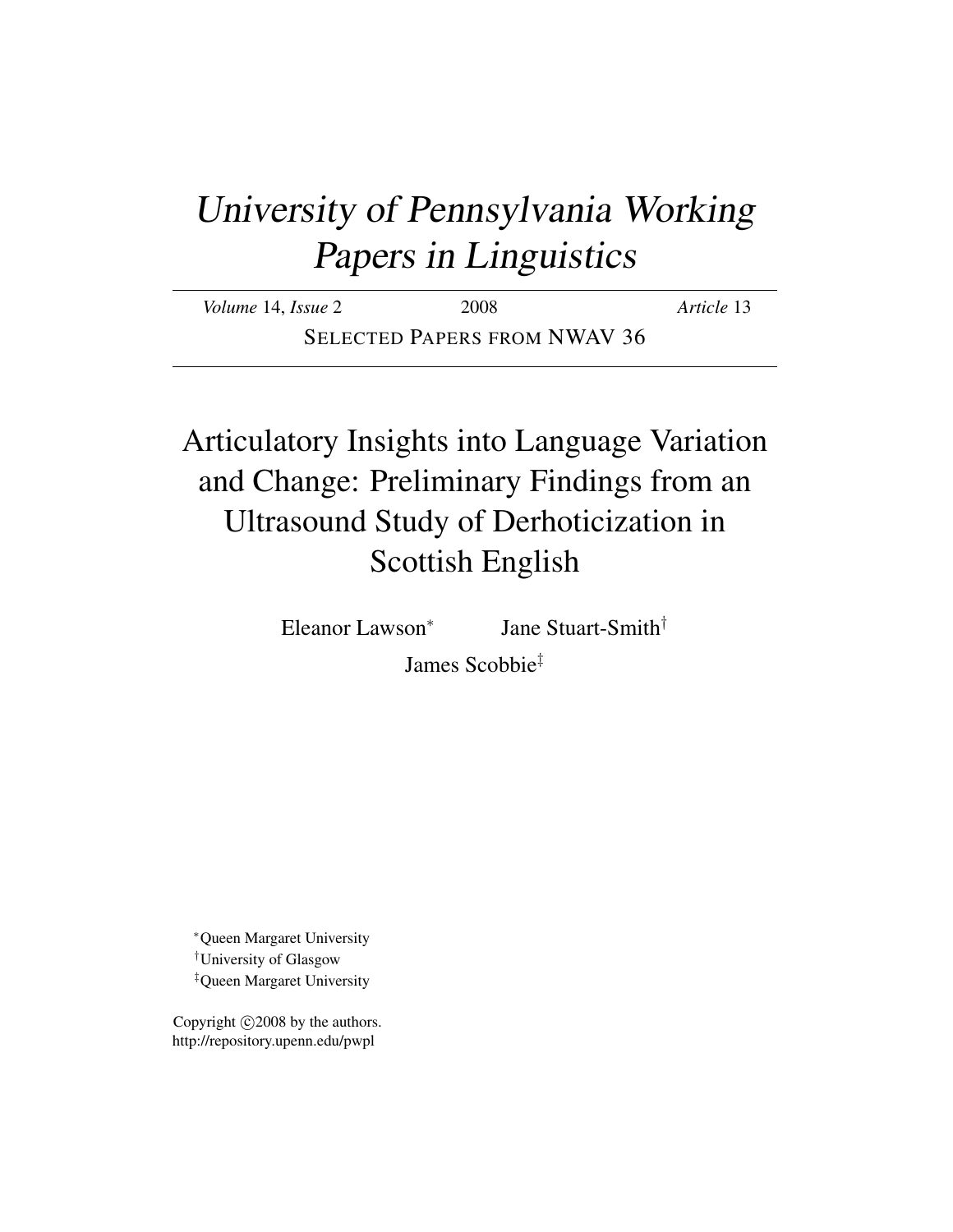# Articulatory Insights into Language Variation and Change: Preliminary Findings from an Ultrasound Study of Derhoticization in Scottish English

Eleanor Lawson, Jane Stuart-Smith, and James Scobbie

### Abstract

Scottish English is often cited as a rhotic dialect of English. However, in the 70s and 80s, researchers noticed that postvocalic /r/ was in attrition in Glasgow (Macafee, 1983) and Edinburgh (Romaine, 1978; Johnston and Speitel 1983). Recent research (Stuart-Smith, 2003) confirms that postvocalic /r/ as a canonical phonetically rhotic consonant is being lost in working-class Glaswegian speech. However, auditory and acoustic analysis revealed that the situation was more complicated than simple /r/ vs. zero variation. The derhoticized quality of /r/ seemed to vary socially; in particular male working class speakers often produced intermediate sounds that were difficult to identify. It is clear that although auditory and acoustic analysis are useful, they can only hint at what is going on in the vocal tract. A direct articulatory study is thus motivated.

Instrumental phonetic studies that examine the vocal tract during the production of sustained rhotic consonants and in laboratory-based studies of American English /r/ have identified a complex relationship between articulation and acoustics, including articulatory differences with minimal acoustic consequences (starting with Delattre and Freeman, 1968). In other words, different gestural configurations can be used to generate a canonically rhotic consonant. A pilot study (Scobbie and Stuart-Smith, 2006) using Ultrasound Tongue Imaging (UTI) with a Scottish vernacular speaker revealed something rather different: the occurrence of a strong articulatory retroflex tongue motion, which generated little or no rhotic acoustic consequences because it was timed to occur after phonation had ceased, before pause. This tongue motion was found in a speaker who was weakly rhotic. Thus we may have a situation in which acoustic differences with a sociolinguistic function have, in some prosodic contexts, imperceptible articulatory differences in tongue position, though timing will vary. The situation of language variation and change in Scotland means that an articulatory/acoustic study is likely to give very different results to similar studies of rhotic speakers in the USA (Mielke, Twist, and Archangeli, 2006), and be particularly relevant to understanding social variation.

Ultrasound is non-invasive and portable and therefore has great potential as an instrumental method for studying aspects of socially stratified variation: articulatory data can be physically collected in every-day social settings. However the technique requires refinement for effective use in recording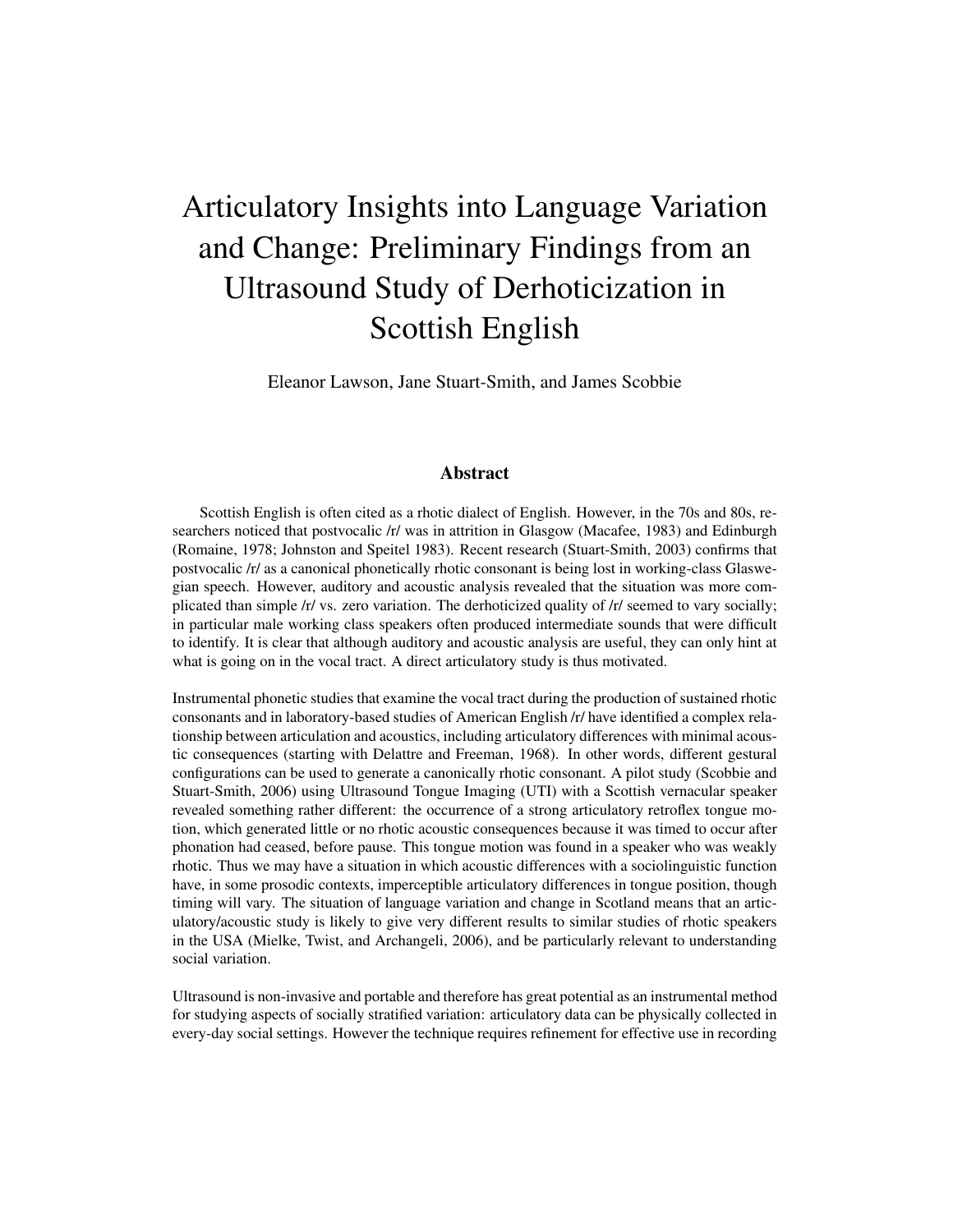locations outside the laboratory (e.g. in school, at home), and the potential impact of using the equipment on speech is not known. Gick (2002) suggest methods for fieldwork, but we are not aware of any study which attempts to quantify the effects of the technique on vernacular speakers.

Ultrasound is non-invasive and portable and therefore has great potential as an instrumental method for studying aspects of socially stratified variation: articulatory data can be physically collected in every-day social settings. However the technique requires refinement for effective use in recording locations outside the laboratory (e.g. in school, at home), and the potential impact of using the equipment on speech is not known. Gick (2002) suggest methods for fieldwork, but we are not aware of any study which attempts to quantify the effects of the technique on vernacular speakers.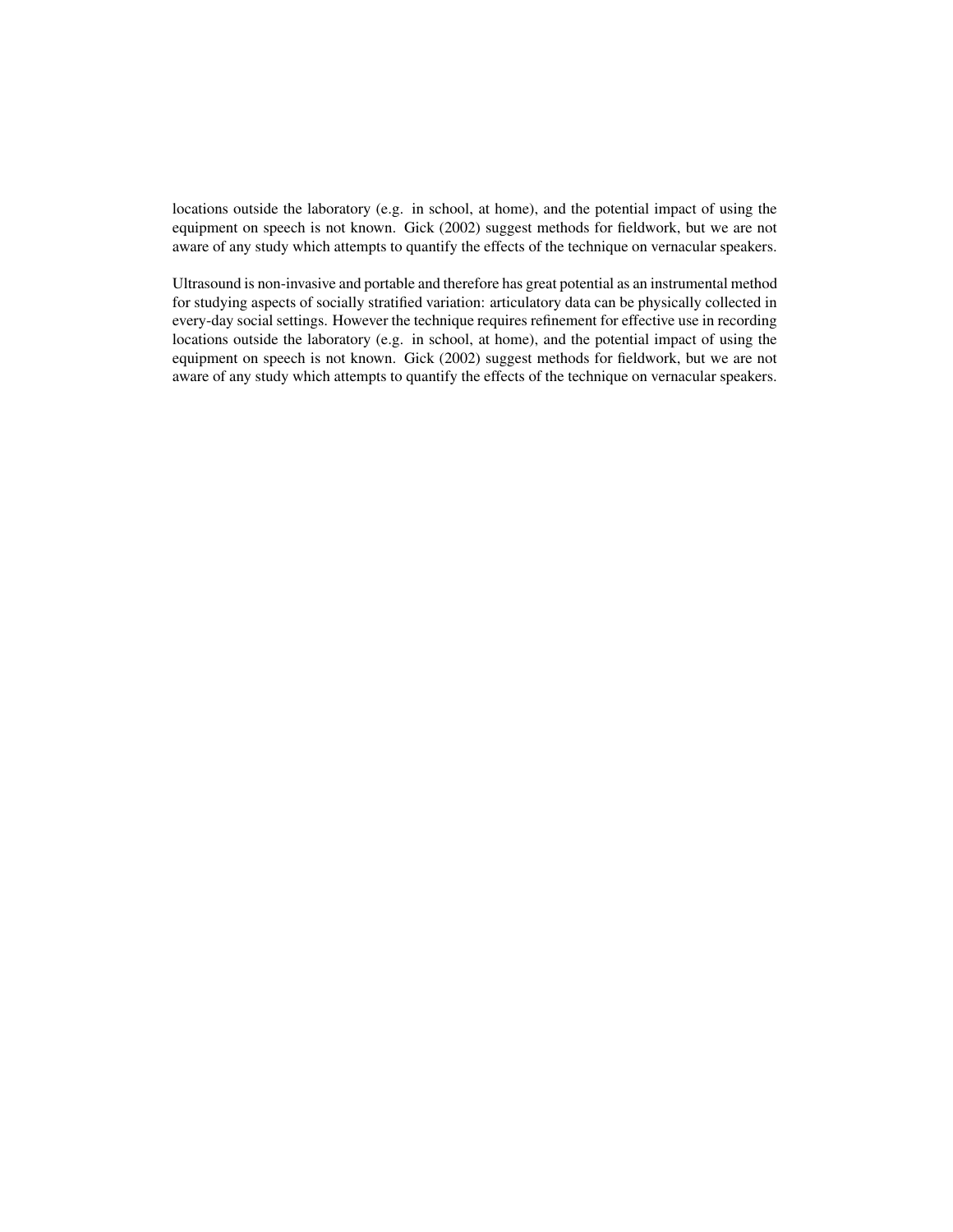## **Articulatory Insights into Language Variation and Change: Preliminary Findings from an Ultrasound Study of Derhoticization in Scottish English**

Eleanor Lawson, Jane Stuart-Smith, James Scobbie

## **1 Introduction**

Scottish English is widely assumed to be almost uniformly rhotic, both in the popular imagination and in general linguistic descriptions. However, over the past few decades, researchers have observed a process of derhoticization in the speech of Central Belt Scots. In this paper, the preliminary results of a socially stratified articulatory and auditory study of the loss of coda /r/ in one variety of Scottish English will be presented.

#### **1.1 The History of Coda /r/-loss in Scottish English**

Any study of /r/-loss in Scottish English must take into account the possibility of non-rhoticity spreading north from Anglo-English speech. That Anglo non-rhoticity has had an impact on Scottish speech is without question; however, its influence has been socially restricted and levels of non-rhoticity have changed according to socio-political conditions since the 1800s. Researchers studying Edinburgh speech in the late 1970s and early '80s identified a movement among the Middle classes (MC), especially young females, away from semi-/non-rhoticity towards rhoticity<sup>1</sup> (Romaine 1979; Speitel and Johnston 1983; Johnston 1985). At the same time, researchers observed that many Working class (WC) speakers in Edinburgh and Glasgow, especially males, were using a form of coda /r/ that was weakened to a pharyngealized vowel (Romaine 1979; Macafee 1983).

Ridicule of MC Anglo-Scottish accents in popular culture and an increase in nationalism may have lead to the MC shift towards rhoticity (Romaine 1979; Johnston 1985); however, the WC loss of /r/ appeared to be a slow-moving, system-internal change, unconnected with Anglo nonrhoticity. Recently, Stuart-Smith has highlighted a large increase in levels of non-rhoticity among younger WC speakers in Glasgow (Stuart-Smith 2003, 2005; Stuart-Smith et al. 2007).

#### **1.2 Using Ultrasound to Supplement Auditory and Acoustic Analysis**

To date no effort has been made to explain the mechanism that might underlie the vernacular derhoticization process in Scottish English. Auditory and acoustic analyses of /r/ do not provide a clear picture of how /r/ is being lost with even trained phoneticians disagreeing about the nature of the reduced /r/s they hear (Stuart-Smith 2007). Our study follows those of Delattre and Freeman (1968) and Alwan and Narayanan (1996) in using imaging techniques to gain insight into how the /r/ articulation is formed. Ultrasound tongue imaging (UTI) is particularly useful in our study of Scottish coda /r/, because it is a safe and portable technology and, as Gick (2002:113) stated, it has proved to be an invaluable tool in studying dynamic tongue movement and enabling measurement of elusive tongue root movement, clearly important for this study where /r/ is being heard as a pharyngeal vowel. Its ability to dynamically image the tongue root to tip is also essential for the study of timing and synchronization of lingual gestures.

## **1.3 The Pilot Study: Identifying a Temporal Lag**

A preliminary UTI study conducted by Scobbie and Stuart-Smith identified an articulatory feature that accounted for the difficulty researchers had when they attempted to identify coda /r/ variants from an auditory perspective. It was a covert tongue-raising gesture that occurred after voicing had ceased. Pilot subjects that formed part of the current study confirmed the presence of this covert gesture in other speakers (see Figure 1).

 <sup>1</sup>  ${}^{1}$ MC Scottish coda /r/ today is typically an approximant with strong retroflection.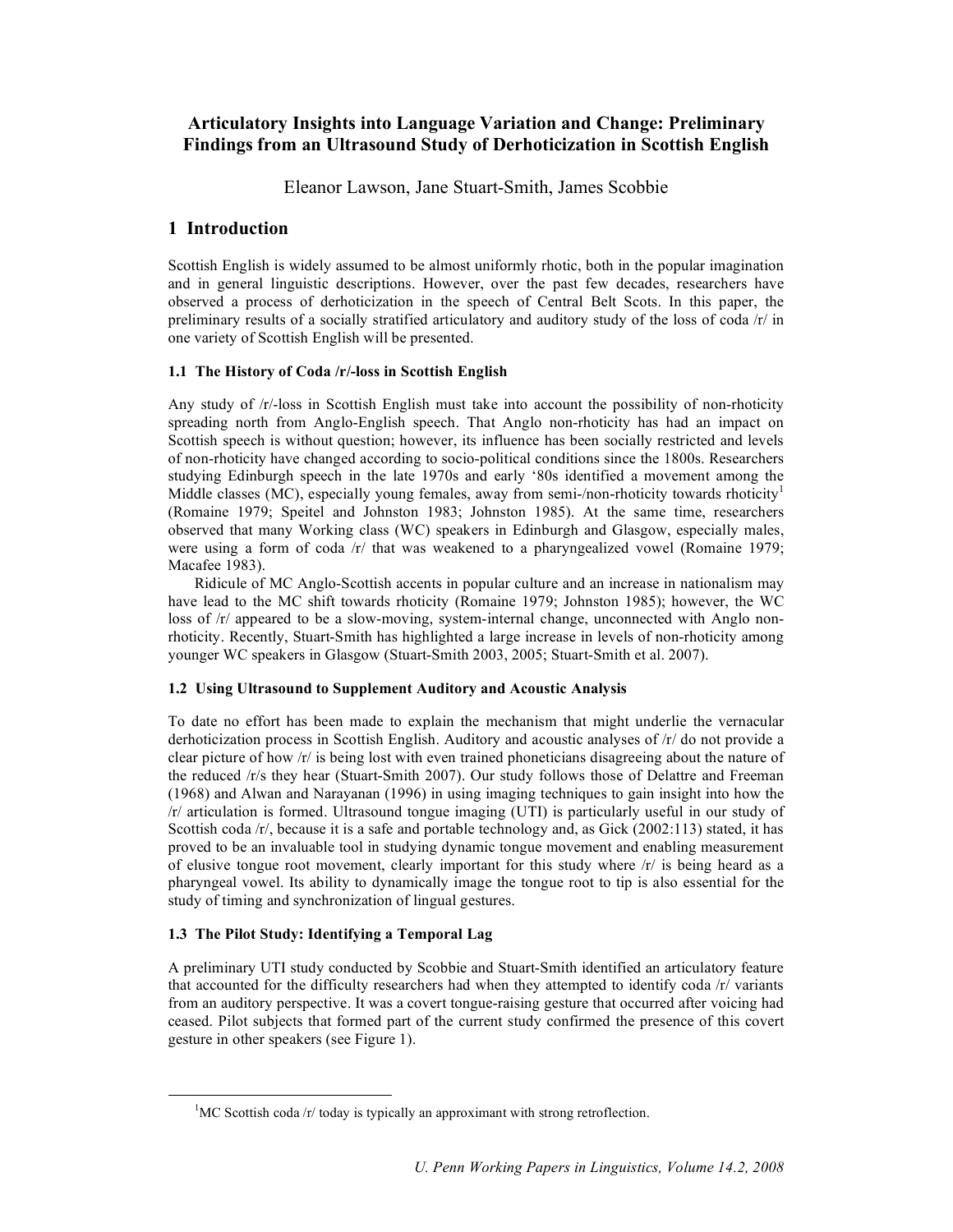

Figure 1: Key UTI frames of Pilot 2 (24 year old male from West Lothian) saying "for" (heard variably as [fɔ] and [fɔɪ])

In the spectrogram in Figure 1 above, the characteristic sharp rise in F2 and dip in F3, usually found in Scottish postvocalic /r/ (see Figure 2:1,3), are not evident, although subtle raising of F2 and falling of F3 are present towards the end of the voiced section. The graph of tongue front raising was generated by fitting a spline to the tongue surface using an edge-detection tool with manual correction. The graph shows at what distance the tongue-surface spline crosses a fixed line which is superimposed on the tongue image and radiates outwards from the ultrasound probe position (represented by a white line on each of the keyframes). The graph and the UTI keyframe images below it show that tongue front raising begins just as voicing is coming to an end, during a breathy period. The tongue front reaches its maximum height position after phonation and the breathy stage have finished. Tongue raising that occurs when formants fade may evidently be audible in the breathed period after voicing has ceased. Listeners sometimes have the impression that there is some sort of  $/r$  there, but not one that is easy to classify or even describe from an auditory basis alone (see Figure 2).

Images 1–2 in Figure 2 show retroflex rhotic [ɻ] spoken by female and male MC Scottish speakers respectively. They have characteristic rising F2 and lowering F3 and F4. Images 3–4 are from male WC speakers and show apparently non-rhotic pronunciations with little variation in formant values throughout the voiced section, yet some listeners still report hearing /r/. It is possible that the retracted vowel quality contributes to the perception of an /r/; however, UTI movies of these utterances show covert tongue-raising gestures in the silent period after voicing.

Derhoticization in Scottish English is clearly a change from below (in the social sense) and so the most informal types of speech must be investigated. Increasingly lightweight ultrasound machines and developments in probe stabilization in relation to the speaker's head are making sociolinguistic UTI fieldwork a possibility. Nevertheless, the psychological impact of the ultrasound machine, probe, associated hardware and the essential stabilizing headset on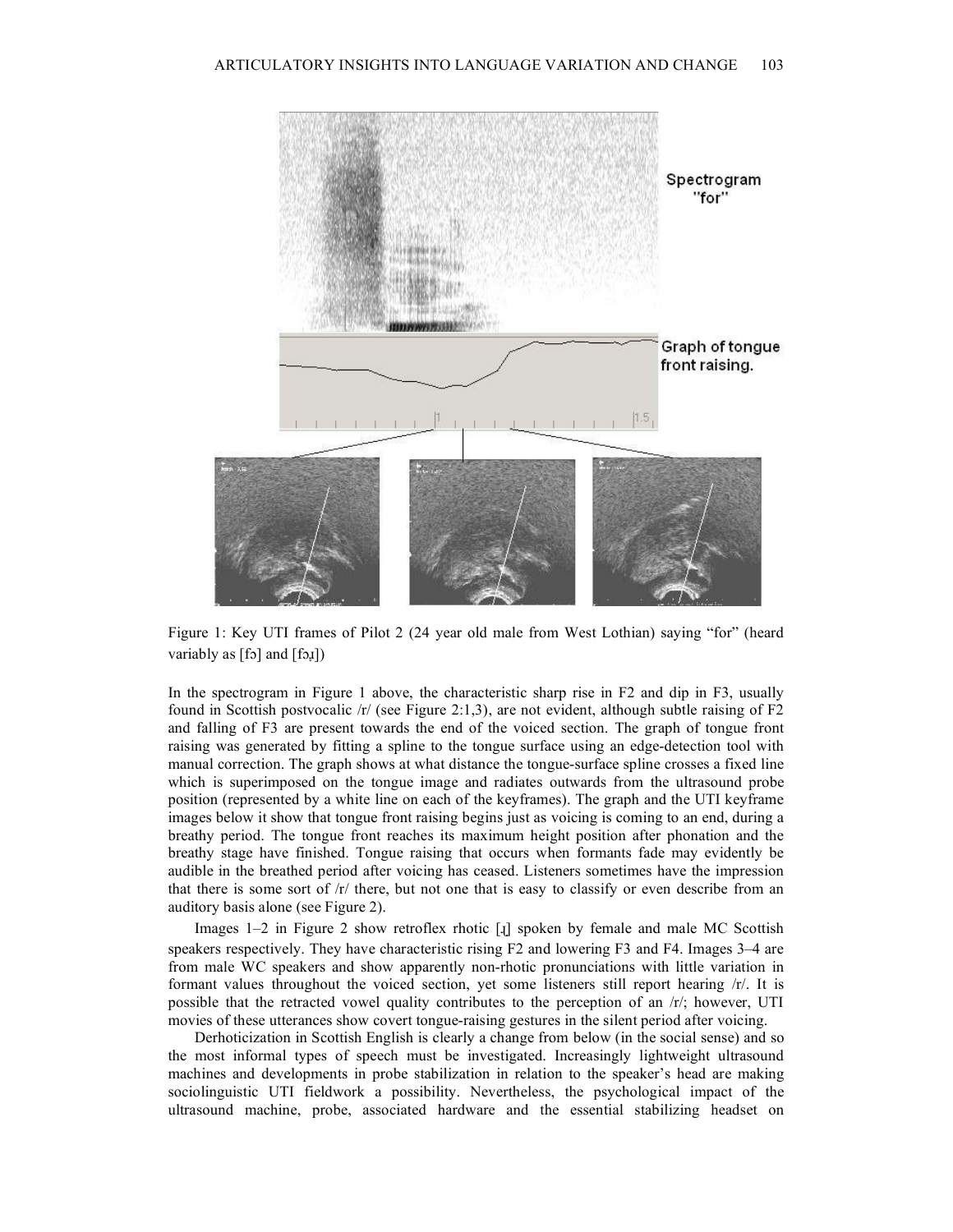informants' speech style is unknown. This first attempt at using UTI as a sociolinguistic fieldwork tool must have a twofold function: to provide useful information about tongue movement in coda /r/ in younger speakers, and to assess the impact of the instrumentation on speech style. Thus, our research goals are: to gain insight into the articulatory processes involved in /r/-loss and to assess how useful UTI is as a sociolinguistic fieldwork tool.



Figure 2: Spectrograms from the project pilot study showing four separate speakers producing words with coda /r/. Left hand images are of rhotic pronunciations; right-hand images show derhoticization and are heard variably as rhotic or non-rhotic depending on listener

### **2 Methodology**

#### **2.1 Location and Informants**

Our study involved 14 male<sup>2</sup> High School pupils aged 12–13 from a New Town in West Lothian called Livingston. The town is situated in the populous "Central Belt" region of Scotland (see Figure 3). It is 13 miles west of Edinburgh and 25 miles east of Glasgow, sitting next to the M8 motorway that links these main Scottish cities. Previous sociolinguistic research has been carried out in this area by Pollner (1985) and Robinson (2005) (see also Macafee 1997). The school used in the study (cf. Robinson 2005) serves some of the most deprived areas in Livingston, which allowed us to gather informants from lower socioeconomic groups.

 <sup>2</sup>  $P<sup>2</sup>$ Preliminary investigations by the researchers suggested that, in the Lothians region, males were more likely to exhibit derhoticization than females.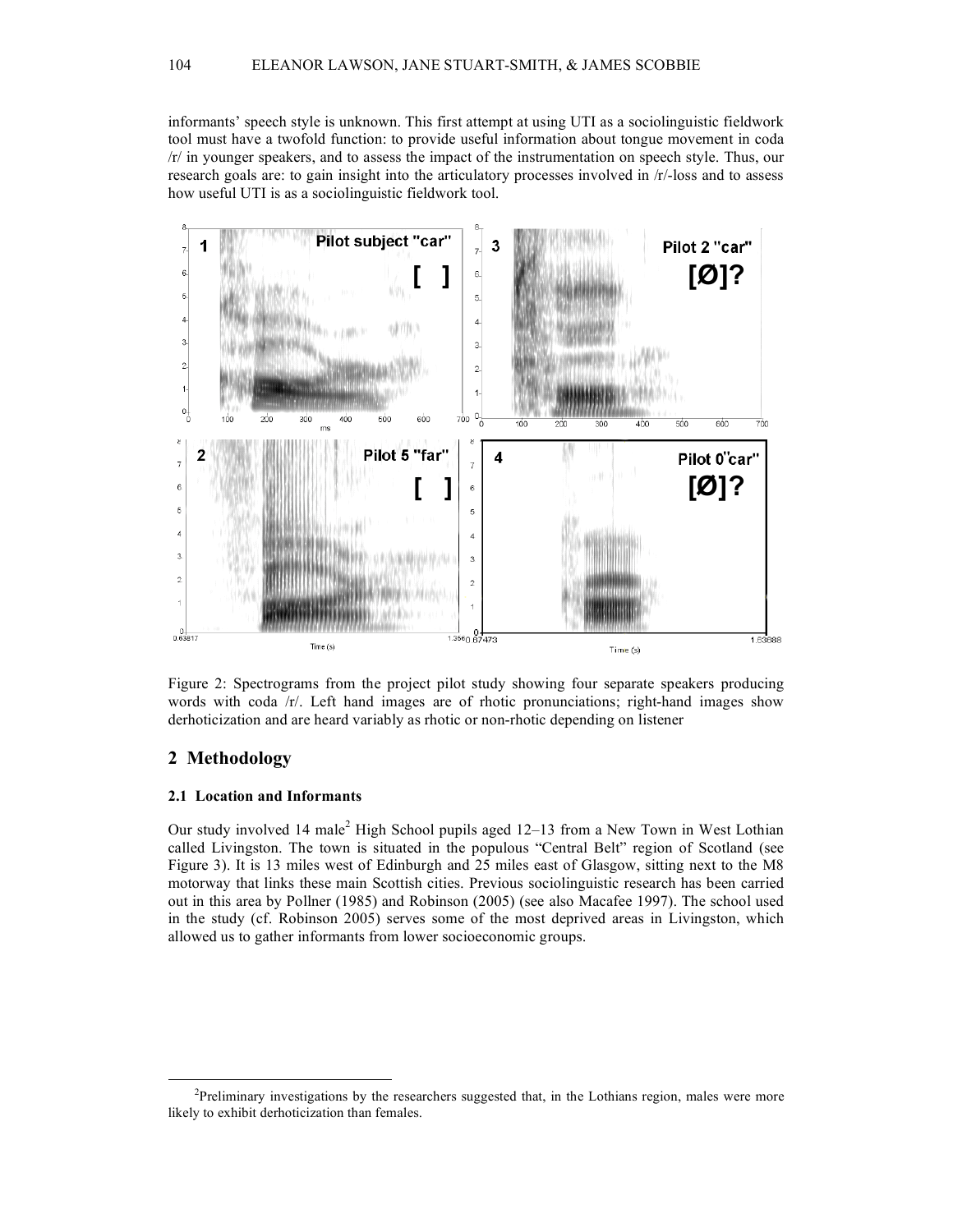

Figure 3: Map showing the location of Livingston and other major towns and cities in the central belt and the boundary of West Lothian

#### **2.2 Procedure**

Informants were recorded in friendship pairs. Each pair was recorded in school on two separate occasions (Phase 1 and Phase 2). On both occasions, informants were recorded having a conversation for 20 minutes and reading a word list aloud. Phase 1 recordings were audio only, but for Phase 2, four speakers ("control" subjects) were recorded for a second time with audio only and the ten remaining speakers were recorded with audio and UTI. It was possible to record UTI data from only one informant in each pair during the conversation; however, both informants were led to believe that they were being recorded.

The audio recording was continuous; however, due to the large file size of the UTI recordings, they were made using automatic sampling throughout the conversation. Around 15 seconds of speech were recorded followed by 10 seconds of saving. This process was repeated continuously throughout the 20 minute conversation.<sup>3</sup> Analyses of the UTI images obtained were carried out using the Articulate Assistant Advanced software package. For an alternative UTI methodology, see Miller-Ockhuizen (2000) and Gick (2002).

#### **2.3 Audio and Ultrasound Equipment**

Recordings were made in a quiet schoolroom using clip-on microphones and a digital sound recorder. Informants were asked to chat together for 20 minutes and later to read a word list aloud. This process was repeated the following day as described above.

Participants were encouraged to drink juice while they chatted; swallowing liquid is also a good means of obtaining a palate trace on the UTI image (Gick 2002:117).

The ultrasound machine used was a 9Kg portable Concept M6, fitted with two probes with 100° and 120° convex angles (imaging the root to the tip<sup>4</sup> of the tongue). The participants recorded under UTI conditions were asked to wear a headset made from lightweight aluminium in order to hold the probe in a fixed position under the chin. This ensured that there would be little lateral movement of the probe and no probe rotation. It also allowed the participants freedom of movement while they talked. Adjustable sections allow the headset to be fitted securely to an individual's head. Although the headset can cause discomfort after long periods of use, it might be considered preferable to holding the probe by hand, which can be tiring for the informant (see Gick 2002) and allows the probe to move, rotate and lose contact.

In this paper, we report preliminary findings on the potential psychosocial effects of the UTI recording context. Speech style might be affected by the recording scenario. We predicted that aspects of speaking might be affected by the UTI equipment, specifically the amount/nature of conversation between informants and variants used.

 <sup>3</sup> <sup>3</sup>During one recording session, this continuous saving option was not selected (human error) and so only audio data was collected. <sup>4</sup>

<sup>&</sup>lt;sup>4</sup>As the tongue tip raises, it becomes harder to image as the ultrasound waves do not easily pass through the pocket of air under the tongue tip.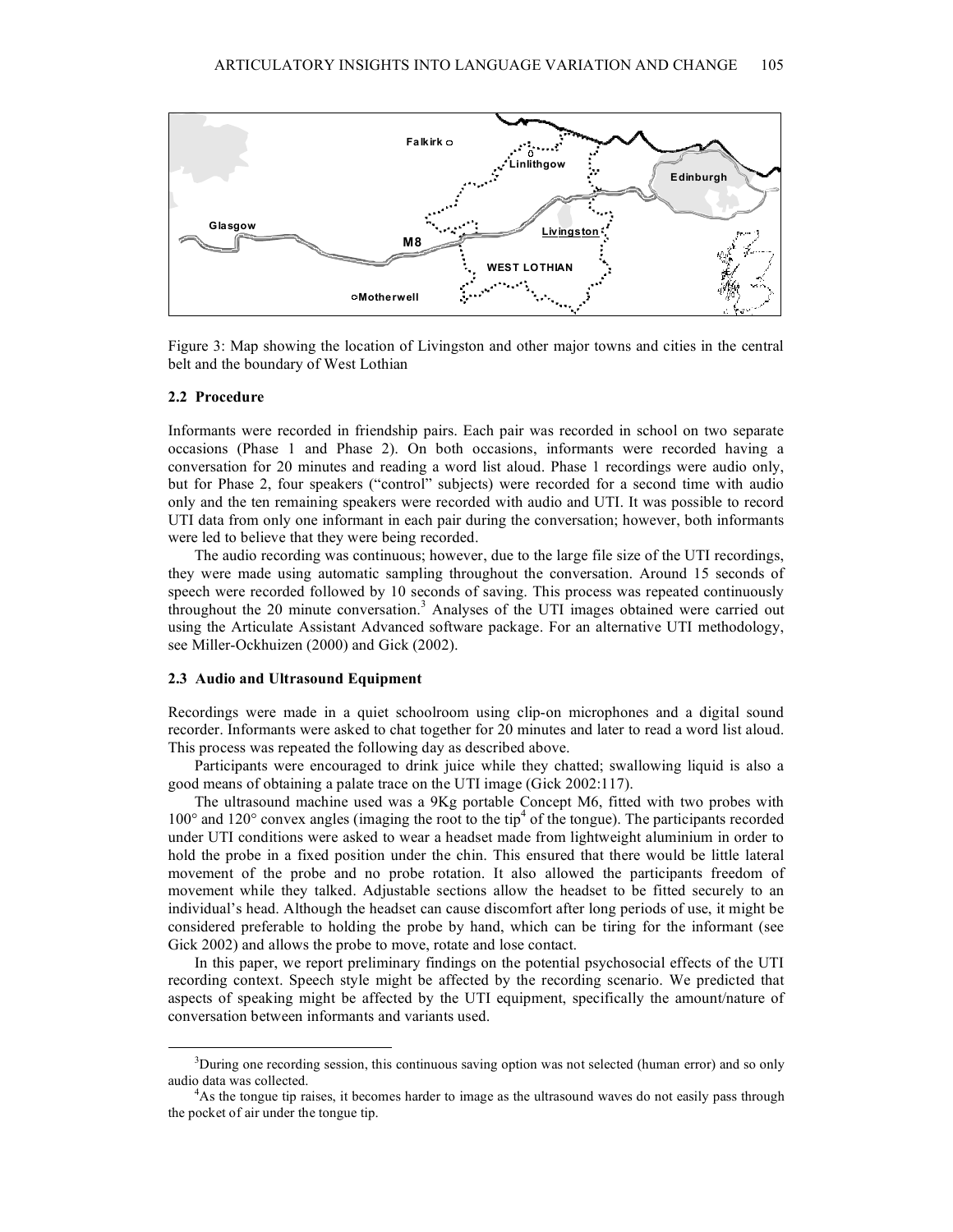### **3 Results**

#### **3.1 Quantitative Analysis of Auditory Data: Levels of Derhoticization in Livingston English**

This section presents some preliminary findings for the degree of derhoticization among the Livingston informants, based on the first audio-only recordings. Post-vocalic /r/ was labeled in its phonological context for fifteen minutes of each 20 minute spontaneous speech recording (missing out the first five minutes). For the Phase 1 recordings, a total of 1,283 tokens of postvocalic /r/ were identified in spontaneous speech.

For the practical purpose of transcribing a large number of tokens from spontaneous speech, the auditory continuum of variation for all tokens of  $/r$  was categorized into "rhotic", i.e., those variants heard as articulated forms of /r/, including approximants, trills and taps (cf. Stuart-Smith 2007), and "non-rhotic", for which no articulated /r/-sound seemed audible: this included pharyngealized vowels. Figure 4 below shows the percentage of rhotic and non-rhotic tokens of /r/ for each informant for the initial audio-only recording.

The pattern of derhoticization in Livingston is somewhat different, and in particular less advanced, than that observed in Glasgow, where in 1997, 13-year-old adolescents showed around 63% non-rhotic tokens in spontaneous speech (Stuart-Smith 2003, Stuart-Smith et al 2007). Amongst the working-class Livingston informants, the average percentage of non-rhotic tokens is much lower at 20%. We also note a further difference. Some working-class speakers in Livingston use high levels of retroflex rhotic variants of coda /r/ alongside typical low overt-prestige features e.g. TH-/DH-fronting, historical L-vocalization [bɔː] 'ball'; Scots vowels [hem] 'home', [hus] 'house' and Scots constructions such as *cannae* for 'can't' and *the morra* for "tomorrow". This is very different from working-class Glaswegian speech where retroflex variants occur far less frequently with the features mentioned above, and are rather associated with MC speech.



Figure 4: Percentage of vocalized and rhotic /r/ used by each speaker in spontaneous speech (Phase 1 spontaneous);  $n = 1,283$ 

It was impressionistically observed that non-rhotic and derhoticized forms tended to occur in particular environments, so we recorded whether the syllable containing each coda /r/ token was stressed (primary and secondary) or unstressed and whether the token occurred utterance-finally or not. Figure 5 below shows the correlation between these conditions and the percentage of nonrhotic tokens obtained.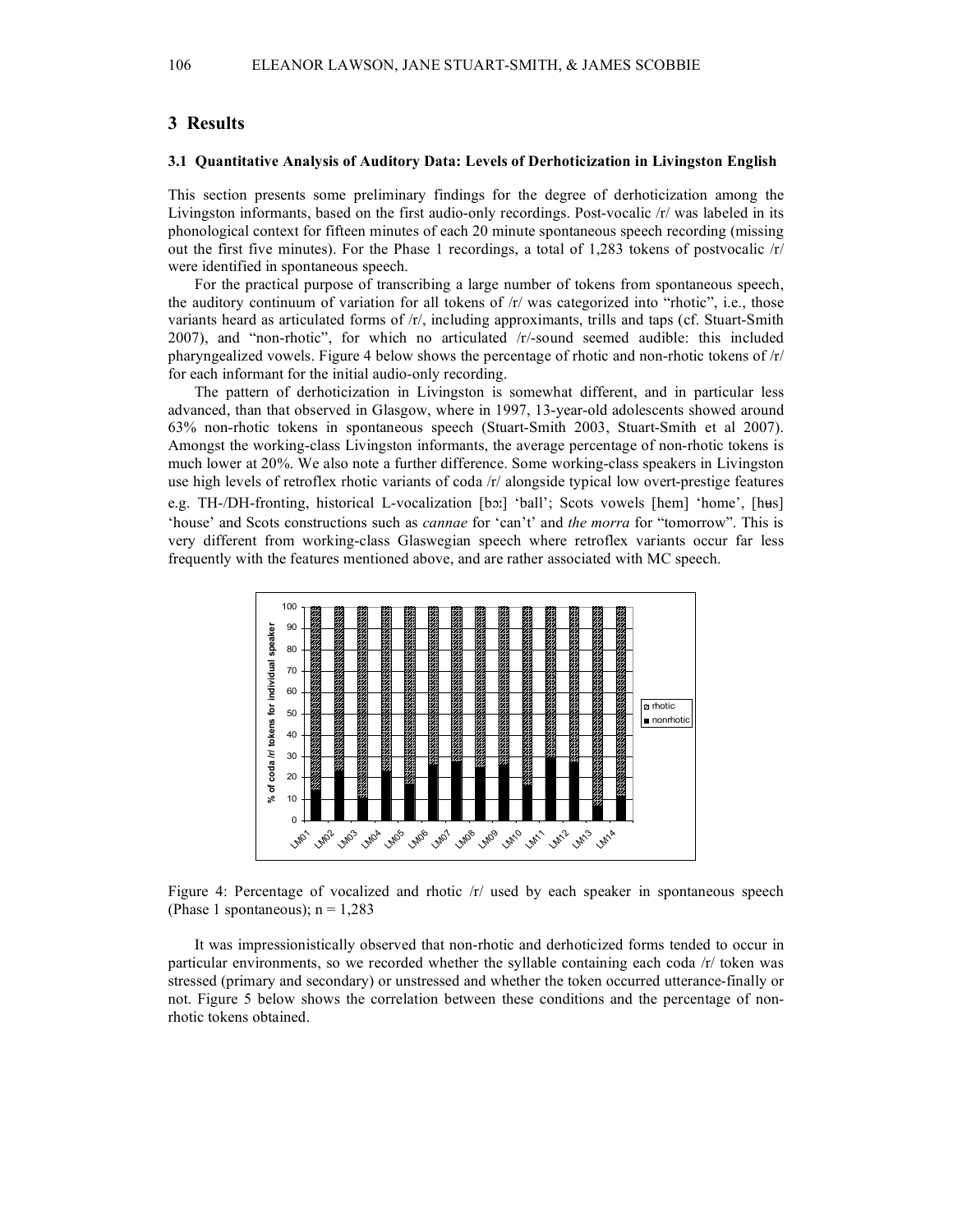

Figure 5: Percentage of (un)stressed tokens in utterance-final and non utterance-final position that were non-rhotic;  $n = 1,248$ 

Stressed environments, with one key exception, occupy the lower end of the cline of non-rhoticity, while unstressed environments occupy the higher end.

While overall the tendency to use non-rhotic variants is less in Livingston than Glasgow, there seems to be a similar patterning according to phonetic environment, as in Glasgow too, derhoticization was more common in unstressed syllables (Stuart-Smith 2003). This association of unstressed syllables and non-rhoticity in turn corresponds with the earliest forms of Anglo nonrhoticity around 1700. Dobson observed from written evidence that /r/-less pronunciations were first evident in unstressed syllables (Dobson 1968:§427). It is possible that, as with many other coda consonants, deletion of /r/ is more likely in a reduced, unstressed syllable.

Nevertheless, in Figure 5 above, the environment yielding the greatest percentage of nonrhotic pronunciations is "utterance-final after vocalic breaking" e.g. "It's near here  $[\text{hiA}(r)]$ ". This environment was impressionistically noted as being particularly associated with non-rhoticity and so was separately labeled in the spontaneous speech data. Romaine 1979:45, Speitel and Johnson 1983:28, and Stuart-Smith 2003 have also flagged up what is variously called utterance-final "level-stress" or "prepausal" environment as important in the /r/-loss process.

Breaking confirms that there is a secondary pharyngeal constriction in Scottish /r/. Even though Delattre and Freeman (1968) concluded that this secondary gesture was absent from British /r/, and this conclusion has been much repeated, analysis of ultrasound data gathered from the preliminary pilot study and the main data set shows tongue root retraction beginning before the tip-raising gesture when coda /r/ occurs in a stressed syllable.

The qualitative evidence (identification of delayed tongue tip raising) and quantitative evidence (identification of high levels of non-rhoticity in stressed utterance-final position) presented here suggest that the derhoticization process in Scottish English might in part be a case of gestural lag due to coda lengthening at an intonation boundary (see Sproat and Fujimura 1993). More analysis of the data must be undertaken in order to confirm or refute this hypothesis.

#### **3.2 Effect of Ultrasound on Style: Word Lists**

We now turn to a preliminary assessment of the effect of the ultrasound recording conditions on speaker style. The assessment is based on a comparison of percentages of a limited number of variables in the initial and repeat word list task.

A quantitative analysis of non-standard variants such as T-glottalling (e.g., [kæʔ] for 'cat', and [bɛʔʌɹ] for 'better'), non-standard variants of TH (e.g., [hɪŋk], [fɪŋk], and [ʔɪŋk] for 'think'),

 $rac{1}{5}$ <sup>5</sup>See Aitken (1979:103–4) on the history of vocalic breaking before  $\pi$  in Scots speech.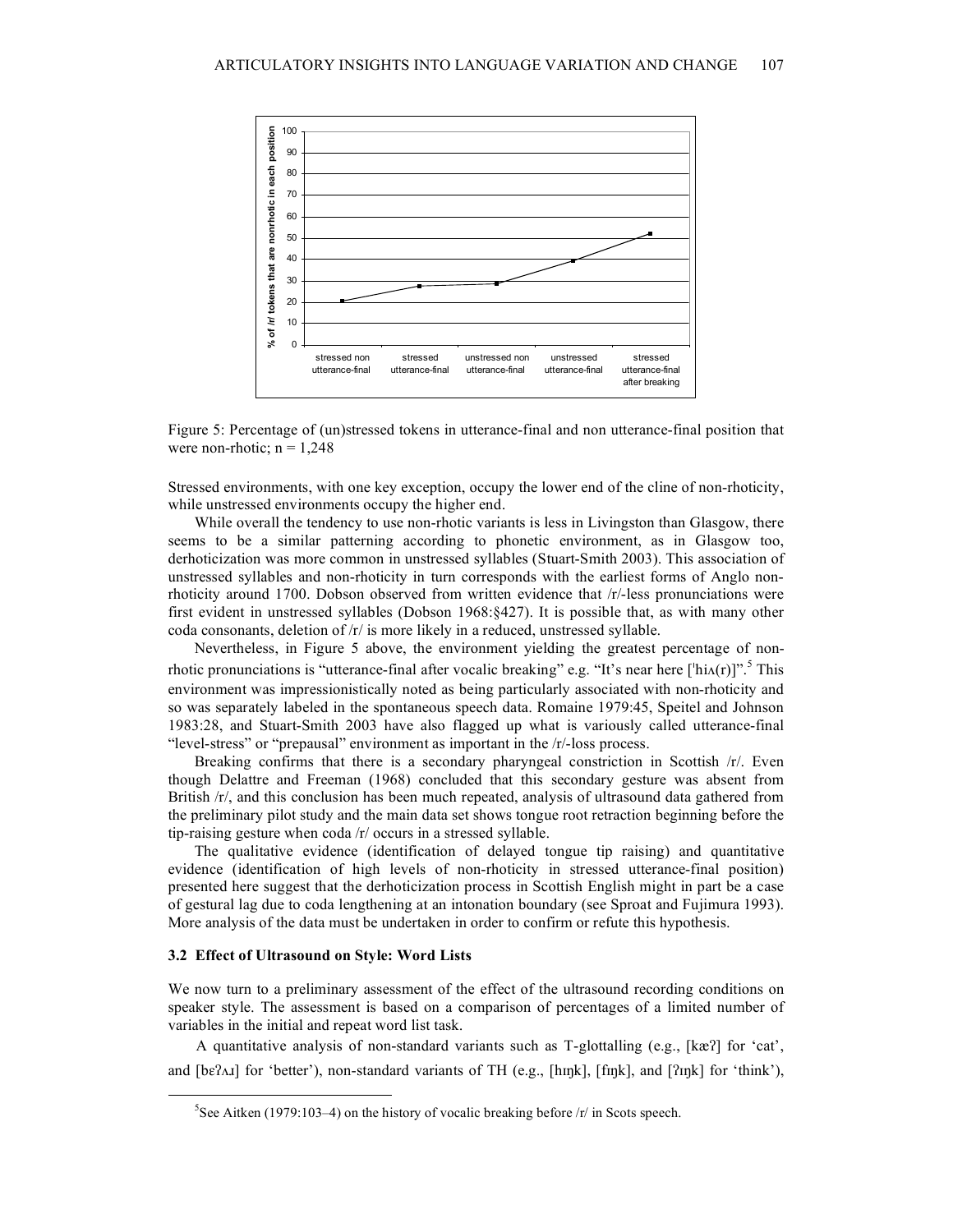and nonhistorical vocalization  $\frac{1}{t}$  to a high back (un)rounded vowel (e.g., [wio] for 'will') was carried out for both word list recordings for each informant. Comparison of levels of these variants could indicate whether speakers are modifying style between the audio-only and ultrasound conditions. The control group (audio-only for both recordings) was compared with speakers who were recorded with UTI for the second set of recordings.



Figure 6: The variation (increase/decrease/lack of change) in the use of nonstandard variants of T, TH and L between the first and second repetition of the word list (i.e.,  $\%$ rep2 –  $\%$ rep1)

Figure 6 above shows the increases/decreases in nonstandard variant use. For the purpose of comparison, separate plots are situated side by side for the two speaker groups: 'control' and UTI condition. Individual speaker values are marked by crosses (some crosses are situated on top of one another). The group median is indicated by a dark horizontal line.

There appears to be no clear pattern of variation between the UTI group and the controls. For T-glottalling and TH-fronting, the control group shows higher median scores than their UTIcondition counterparts. This shows that, although some speakers decreased their use of nonstandard variants in both groups, on average, the control group increased their levels of nonstandard variants during the second rep. or kept their levels the same, whereas the UTI group on average reduced their use of non-standard variants during the second rep. However, the reverse is true of L-vocalization, where the control group on average decreased their use of vocalized variants more than the UTI group did on average. Values of increase/decrease in the percentage of the non-standard variants used do not show consistency within speaker groups, with the exception of the TH-fronting control group, all four of whom neither increased nor decreased their use of non-standard TH variants between reps 1 and 2. The T-glottalling UTI group is also fairly consistent, with most speakers showing a small percentage decrease in T-glottalling between reps 1 and 2. It would seem that there is a good deal of individual stylistic variability between first and second repetitions of the word list in both the control and the UTI groups. On listening to rep. 1 and rep. 2 conversations, the use of non-standard features does not seem, impressionistically, at least, to have been affected by the ultrasound condition, which may be due to the normalizing influence of talking to a friend. An analysis of the use of non-standard variants in spontaneous speech must also be undertaken.

### **4 Conclusion**

Vernacular /r/-loss in Scottish English does not seem to be a result of Anglo-English influence. The sound change has a recorded history of two to three decades in the Central Belt cities of Edinburgh and Glasgow. Among the Livingston speakers in the present study, /r/-loss seems to be in its early stages. Young working-class males from Livingston are using fewer non-rhotic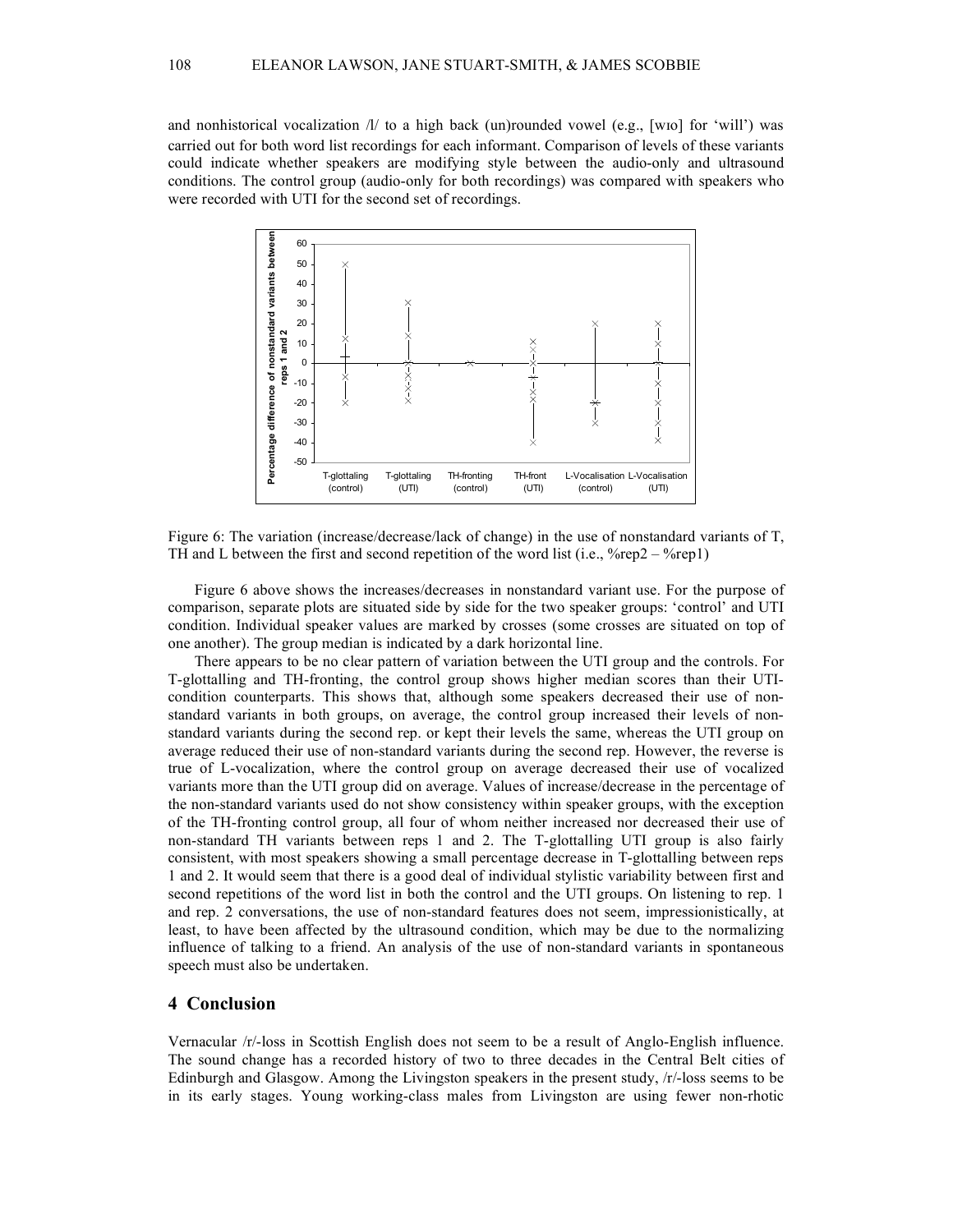pronunciations than their Glaswegian counterparts. Nevertheless, on average, around a quarter of coda /r/ realizations in conversation were heard as non-rhotic.

This UTI study suggests some possible answers to the questions of why non-rhoticity is arising in Scottish English based on its quantitative and qualitative results. Non-rhoticity occurs most often in particular environments: in unstressed syllables and in utterance-final position—the latter especially in combination with vowel-breaking. Shortening of syllables which are unstressed may have led to the deletion of  $/r/$  in coda position. On the other hand, lengthening of syllables that have utterance-final stress may cause separation of the tongue-root retraction gesture and the tip-raising gesture of approximant /r/ to the point that the anterior gesture occurs after voicing has ceased, making it less audible or inaudible. UTI confirms the presence of a delayed tongue raising gesture in many apparently non-rhotic pronunciations. Non-rhoticity may have spread from these restricted environments.

At this stage in our work, it appears that UTI conditions do not have any material impact on speaker style. This may be because the speakers were recorded in friendship pairs and/or because they were recorded in their normal school environment, so that the a priori intrusiveness of the technique was mitigated, and did not appear to be different in effect to the presence of audio recording equipment. The precise factors required to ensure comparable data from field acoustic recordings, field articulatory recordings, and laboratory-based recordings of both types remain to be determined. For UTI at least, it is clear that obtaining articulatory data for sociolinguistic research in the field is methodologically feasible.

#### **References**

- Aitken, A.J. 1979. "Scottish Speech: A historical view with special reference to the Standard English of Scotland." In *Languages of Scotland*, ed. A.J. Aitken and T. McArthur. London: Chambers. 85–118.
- Alwan, Shrikanth A. and Abeer S. Narayanan. 1996. Towards articulatory-acoustic models for liquid approximants based on MRI and EPG data. Part II. The rhotics. *The Journal of the Acoustical Society of America*. 101(2):1078–1989.
- Delattre, Pierre and Donald C. Freeman. 1968. A Dialect Study of American R's by x-ray motion picture. *Linguistics*. 44:29–68.
- Dobson, Eric. J. 1957. *English Pronunciation, 1500*–*1700*. Oxford: Clarendon Press.
- Gick, Bryan 2002. The use of ultrasound for linguistic phonetic fieldwork. *Journal of the International Phonetic Association*. 32(2):113–121.
- Johnston, Paul, A. 1985. The rise and fall of the Morningside/Kelvinside accent. In *Focus on Scotland*, ed. by M. Gorlach. Amsterdam: John Benjamins.
- Macafee, Caroline 1983. *Varieties of English Around the World: Glasgow*. Amsterdam: Benjamin.
- Macafee, Caroline 1997. Ongoing change in modern Scots: The social dimension. In *The Edinburgh History of the Scots Language*, ed. C. Jones. 514–548.
- Miller-Ockhuizen, Amanda, L. 1999. C-V Coarticulation and Complex Consonants: Evidence for Ordering in click place gestures. In *Proceedings of LP '98: Item Order in Language and Speech*, ed. O. Fujimura, J. Brian, and P. Bohumil. Prague: Charles University Press.
- Pollner, Clausdirk. 1985. *Englisch in Livingston. Ausgewählte sprachliche Erscheinungen in einer schottischen New Town*. Frankfurt: Peter Lang.
- Robinson, Christine. 2005. Changes in the dialect of Livingston. *Language and Literature*, 14:181–193.
- Romaine, Suzanne. 1979. Postvocalic /r/ in Scottish English: Sound change in progress? In *Sociolinguistic Patterns in British English*, ed. P. Trudgill. Edward Arnold: London.
- Speitel, Hans-Henning and Johnston, Paul. 1983. *ESRC End of Grant Report: A Sociolinguistic Investigation of Edinburgh Speech.*
- Sproat, Richard and Osamu Fujimura. 1993. Allophonic variation in English /l/ and its implications for phonetic implementation. *The Journal of Phonetics,* 21:291–311.
- Stuart-Smith, Jane. 2003. The phonology of Modern Urban Scots. In *The Edinburgh Companion to Scots*, ed. J. Corbett et al. Edinburgh: Edinburgh University Press.
- Stuart-Smith, Jane. 2005. *Is TV a contributory factor in accent change in adolescents? Final Report to the ESRC. Grant No. R000239757*.
- Stuart-Smith, Jane. 2007. A sociophonetic investigation of postvocalic /r/ in Glaswegian adolescents. In *The Proceedings of the 16th International Congress of Phonetic Sciences*.
- Stuart-Smith, Jane, Claire Timmins and Fiona Tweedie. 2007. "Talkin' Jockney": Accent change in Glaswegian. *Journal of Sociolinguistics,* 11:221–61.